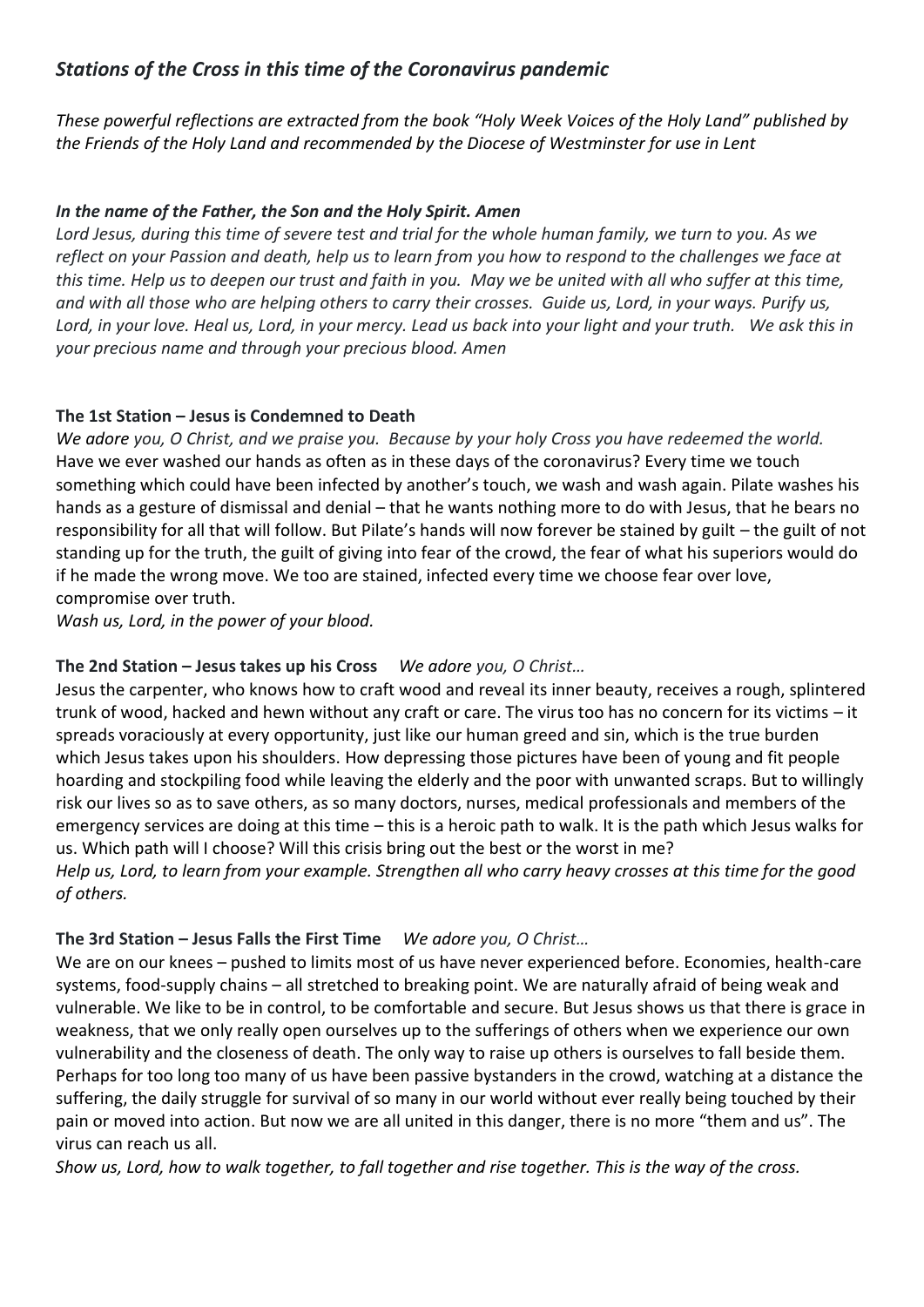## **The 4th Station – Jesus Meets his Mother** *We adore you, O Christ…*

During March we celebrate Mother's Day – a day when we normally journey home to be with our mums, to thank them with chocolates and flowers for the love, the very life they have given to us. But this year, because of the virus, most of us could not risk that journey and so we could not be together to thank, to touch, to hug. This must have been one of the greatest comforts on Jesus' walk with the cross – that Mary was there, as she always had been. She reached out to him in his agony and isolation, and shared with him the blessing of touch, of tenderness when all around was anger and rage.

*Mary, at this time when so many of our family members are separated and alone, be to us a source of consolation, of contact and care. Help us to know your motherly mantle covering us all, comforting us in the pain and separation we feel.*

### **The 5th Station – Simon of Cyrene helps Jesus to Carry the Cross** *We adore you, O Christ…*

How much easier we find it to give help than to receive it ourselves. Being dependent on others is not a path we naturally choose. But how many in our communities live their daily lives dependent on the care of others. And in this new situation we face, with the need for social distancing and minimum human contact so as to limit the spread of the virus, it is those who are most dependent on the daily closeness and contact of others who are most vulnerable. If this virus does no other good than this, it will have been something – if it can open our eyes to the vulnerability of so many around us, often hidden away from the public eye, reliant for so much on the army of Simon of Cyrene's who come to their aid at their time of need. Jesus, the Son of God, willingly surrenders his power and might, and becomes one of these 'little ones', reliant on the hands and help of another. Perhaps this is you now, or it will be you in the years to come. We need each other.

*Open our eyes, Lord, to the gift of the vulnerable, to the beauty of the carer. Help us to understand that true human dignity lies in the respect and care we give to those most in need amongst us.*

## **The 6th Station – Veronica Wipes the Face of Jesus** *We adore you, O Christ…*

Yes, this is a time when many are dying, when many suffer in so many ways. But at the same time, in the panic and the pain, there is grace and gift. We are rediscovering the beauty of kindness, the power of seemingly small acts of love to bring comfort and hope. A concerned phone call to someone on their own, a neighbour you may hardly have spoken to before now bringing you shopping, a nation opening its windows in unison to cheer and applaud its health-care workers. Powerful because totally sincere, no selfinterest, nothing in it for me, no self-promotion or profit – just real, authentic concern for the good of the other. This is what Veronica does. Moved with pity for Jesus, she steps forward from the angry crowd and presses a soothing cloth to his bloodied face to give him a sweet moment of relief from it all. And her unexpected, unsought for reward is to have his sacred image imprinted on that cloth. There is beauty in the blood. There is grace in the virus.

*Lord, may we, like Veronica and her cloth, be imprinted with your own image through our acts of pure kindness, compassion and care for each other.*

### **The 7th Station – Jesus Falls the Second Time** *We adore you, O Christ…*

Another fall. This time it takes Jesus longer to find the strength to rise again. And yet rise he does, drawing on his Father's love and his need to reach that cross, to offer his life for us. We too have hidden strengths within us – seldom sought but there, gifted by God deep within us. It's not our own strength, as we like to think, which helps us to rise but the Spirit of God – a Spirit which is only revealed when we too respond to the Father's love for us, when we too live our lives for others. This is our true self, our deepest humanity, too often hidden and lost beneath layers of self – self-interest, self-centredness, self-pity. As Jesus' skin is scraped from his body by the jagged cross and the hard, unforgiving ground every time he falls, so may our selfishness be scraped away from us. Just like the cross, the virus is bringing suffering and pain, but may it also, like the cross, lead to a purification, a purging of our self.

*Lord Jesus, in our weakness, in our falling and rising, may we discover our deepest, God-given selves.*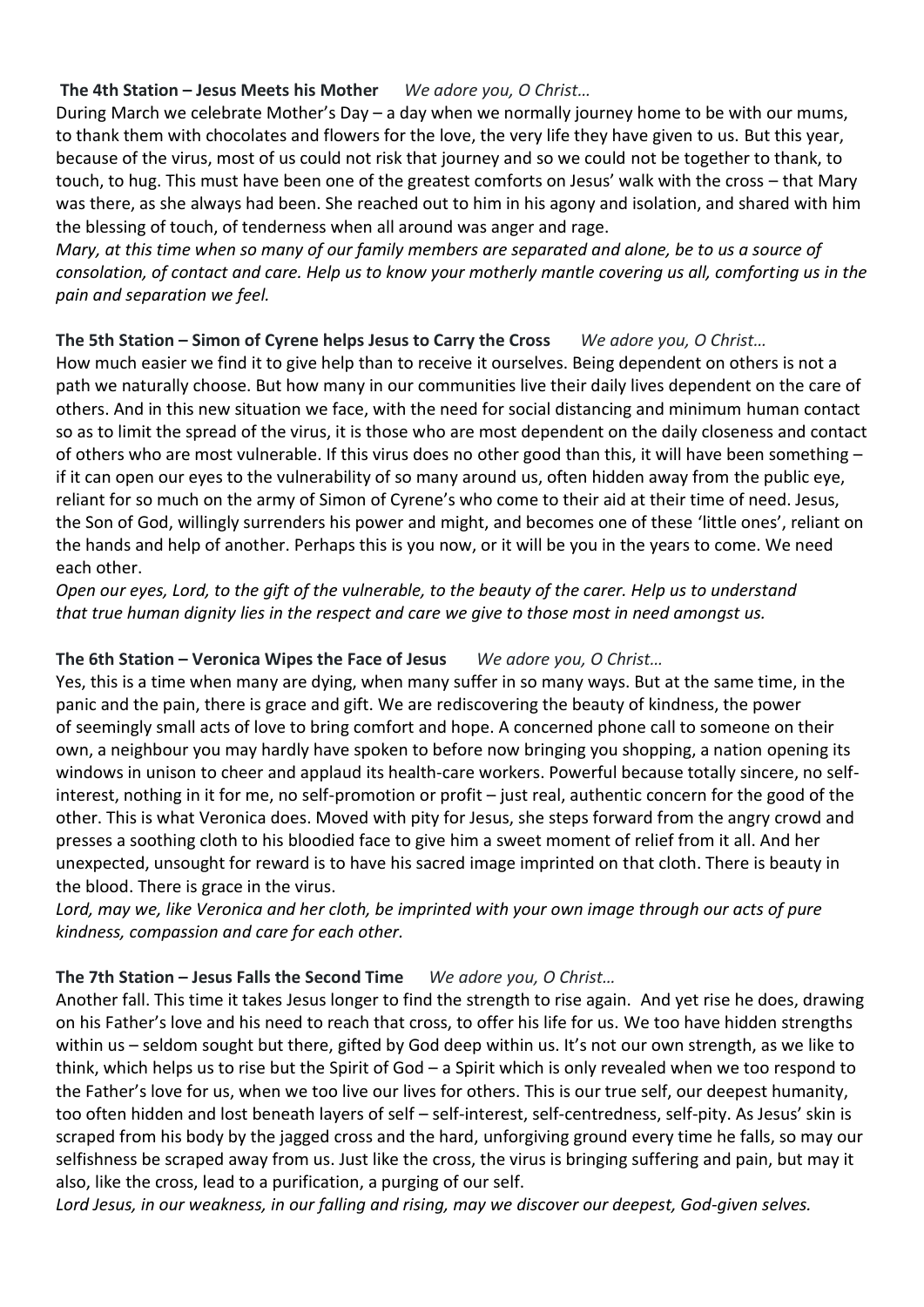#### **The 8th Station – Jesus speaks to the Women of Jerusalem** *We adore you, O Christ…*

Who were these 'daughters of Jerusalem'? Perhaps a group, a sisterhood who dedicated themselves to the lamentation and consolation of their Jewish brothers condemned to death… But Jesus, when he meets them, is not concerned about his own suffering, but tries instead to awaken the women to the threat which hangs over their own lives. Within just a couple of generations, the holy city of Jerusalem, at whose gates these women weep, will be reduced to rubble and ruin. "Daughters of Jerusalem, weep not for me but for yourselves and for your children." Jesus' words are not the voice of a God who wills suffering and death, but they are a passionate call to conversion and life. Violence and rebellion always lead to destruction and death. Is God allowing this virus to shake the world, as he allowed Jesus to go the cross, so as to awaken us to the dangers we risk if we continue to see ourselves as the masters of life, forgetting or even rejecting God's place in our world? SARS, Ebola, now Covid-19 – each time the virus spreads wider and deeper. If we continue to exploit the earth, to exploit each other are we not creating the cause of our own ruin?

*Awaken in us, Lord, the sincere desire to live once more in communion with you and your creation, and in solidarity with others, with a profound respect for the sanctity of life.*

### **The 9th Station – Jesus Falls the Third Time** *We adore you, O Christ…*

It seems like it is almost all over. The soldiers fear that this prisoner might not make it to the place of execution. They look upon him as a broken man, pathetic, crushed. And yet there is a dignity, a spirit in this man which they have never seen before. They help him to stagger on, to walk these final steps to the cross. We only discover the deepest truths about ourselves and others through sorrow, pain and suffering. Brought low we see the world around us with different eyes – patients in hospital wards, corridors and intensive care – no longer divided or defined by class, language or culture, by their political views or social status – now all are united in the struggle for life, for the next hour, the next breath. Brought low, yes, but brought together as well. The virus affects not just the poor as usual, but also presidents and princes too. It brings us all down to earth, and reminds us of our shared humanity. *Let us learn, Lord, from your humility. We all stand on the same earth, from dust we have all come and to dust we shall all return. Let us not live in injustice or division any more.*

### **The 10th Station – Jesus is Stripped** *We adore you, O Christ…*

The condemned are crucified naked, deliberately stripped not only of their clothes but also of their human dignity. Jesus experiences the ultimate vulnerability of the defenceless – no shield or security to protect him. It is staggering that the God who formed our human bodies with such love now allows his own body to be so abused and profaned. This is how we so often return God's love – not with gratitude and reverence but with rejection and ridicule. And yet, not all – the hands of nurses and care workers who lovingly tend the bodies of their patients... The compassion of those moved to respond to the sufferings of others by sacrificing something of themselves...

*May this virus, Lord, strip us of our callousness, indifference and brutality towards each other and restore in us a tender, whole-hearted compassion.*

### **The 11th Station – Jesus is Nailed to the Cross** *We adore you, O Christ…*

Now even the freedom to move is taken away from Jesus. Huge nails are hammered through his hands and feet to pin him to the cross. The blood once more flows from his body, staining the wood and ground below. As the cross is lifted up his whole weight hangs on those nails. Gravity pulls him lower and lower. Every time he struggles to pull himself up to breathe, his strength, his ability to cling to life slips away. The gift of movement, of physical strength, of breath, of life itself is all so precious. But Lord, we have taken so much for granted – seen it as our right to have and to hold, to possess and profit.

*Lord, may this virus, which threatens to take everything away from us, teach us to see life with fresh eyes – as a gift from you, to be used well, with gratitude and humility, for your glory, for our good and the good of others.*